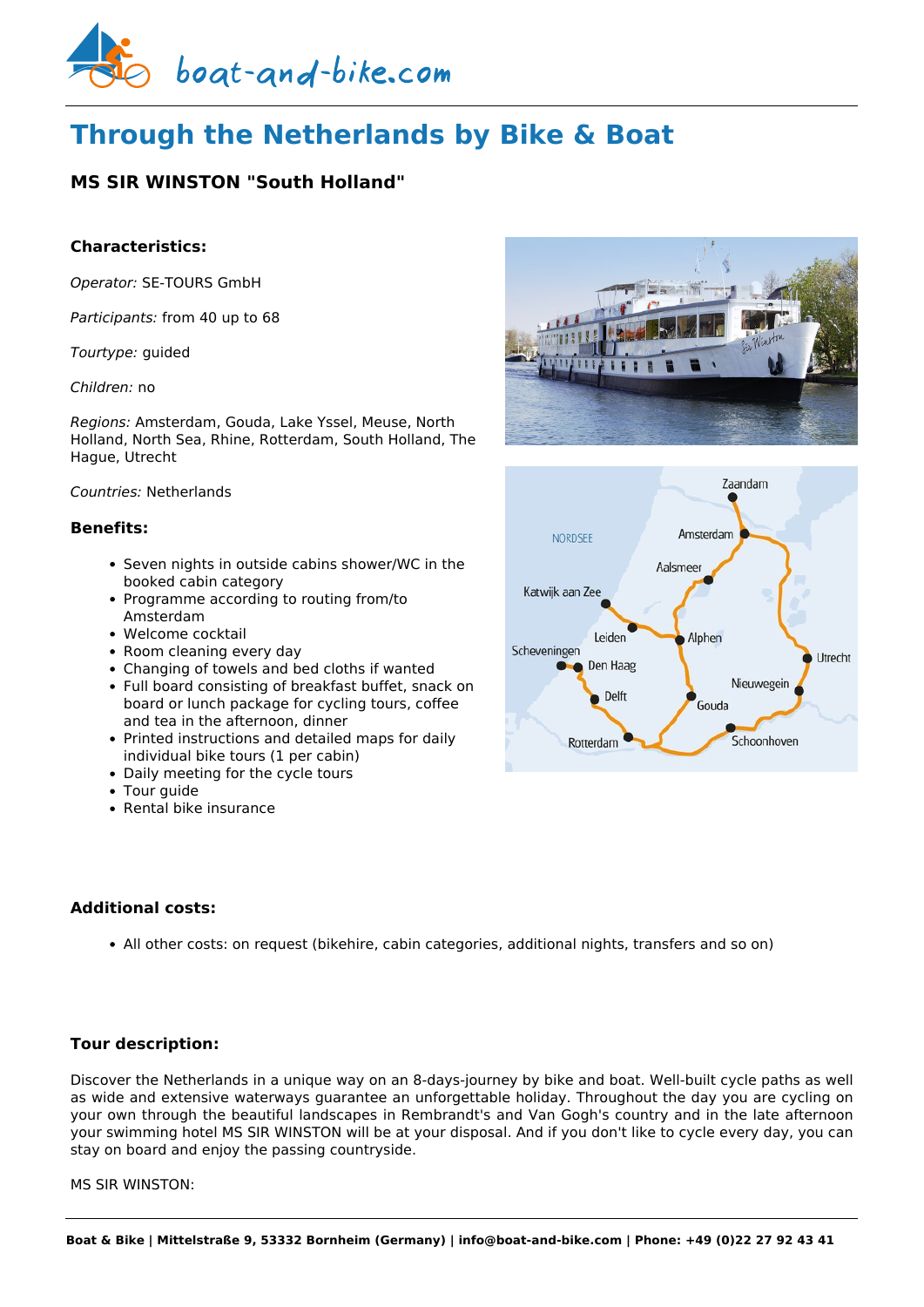

A cosy river boat with restaurant and bar, 2014 renovated (with air condition). Loggia and sun deck with seats and store place for the bicycles. On the whole MS SIR WINSTON comprises 35 cabins: 22x2-bed-cabins and 2 single cabins on the Main Deck and 11x2-bed-cabins with additionally air condition on the Promenade Deck (2-bed approx. 7 sqm, 1-bed approx. 6 sqm). All cabins are small and practicable with two beds standing in a right angle (1 bed cabin with 1 bed) shower/toilet, TV and safe (key-deposit). The windows can be opened on both decks. Technical data: Length 67.20 m. Width 7 m. Max. 68 passengers. Dutch flag and guidance.

#### The Province of the Southern Netherlands:

You are travelling through the green heart of the Netherlands by bike and boat. Hardly any province is more changing and many-faceted than the Southern Netherlands. Big cities as well as untouched nature are so close to each other. The many waterways offer uncountable opportunities to discover the wonderful landscapes and culture historical highlights of the province "Zuid-Holland". Experience such different cities like Gouda and Schoonhoven and of course Rotterdam, also known as the "Manhattan on the river Maas". Gorgeous lakes like the Brassemermeer and not to forget the major porcelain manufacture in Delft with its "Delfter Blue".

Tour details:

1st day: Saturday - Individual arrival at Amsterdam In Amsterdam you check in on board. In the afternoon and in the evening you have the opportunity to get to know the city of Amsterdam.

2nd day: Sunday, Shipping from Amsterdam via Aalsmeer to Alphen aan den Rijn, Cycle tour from Aalsmeer to Alphen, approx. 42 km

In the morning, cruise from Amsterdam to Aalsmeer. You will pass 14 bridges, most of them are lifted up exclusively for the MS SIR WINSTON. In Aalsmeer, start off for your cycle tour. Via the inland lake Brassemermeer you will reach Alphen aan den Rijn.

3rd day: Monday, Shipping from Alphen aan den Rijn to Gouda, Cycle tour from Alphen to Gouda, approx. 25 km

From Alphen a/d Rijn, cycle leisurely to the city of Gouda, which is famous for its cheese. You may take a detour to the city centre of Leiden (plus 20 km). Cyclists with a good level of fitness continue cycling to the seaside town of Katwijk, with its long beaches along the North Sea (plus 45 km).

Tip: During the tulip-flowering season (departures 01apr to 13may) we offer an optional day excursion to Keukenhof by coach, transfers and entrance fee included (only bookable in advance).

4th day: Tuesday, Shipping from Gouda to Rotterdam, Cycle tour from Rotterdam to Delft or from Rotterdam via Den Haag to Scheveningen, approx. 35 - 85 km

Prior to breakfast, MS SIR WINSTON leaves Gouda for Rotterdam. Here you have two options for today's cycling tour: First one will lead you to Delft (Tip: visit of the porcelain manufacture), second directly to the governmental seat Den Haag and to the North Sea coastal town and health resort Scheveningen and back. Alternatively, you can also go back to Rotterdam by train (rail and bike is not included). Tip: you should experience the harbour of Rotterdam on an interesting harbour tour (optional).

5th day: Wednesday, Shipping from Rotterdam to Schoonhoven, Cycle tour from Rotterdam to Schoonhoven, approx. 43 km You are cycling from Rotterdam to Kinderdijk (UNESCO World's Cultural Heritage with 19 windmills in a row) and further to Schoonhoven, known for its silver-making and its enchanting old-town.

6th day: Thursday, Shipping from Schoonhoven to Utrecht, Cycle tour from Schoonhoven to Utrecht, approx. 40 km

Today you are cycling through the beautiful landscape of Polderland to Oudewater (witch's scales) and further on to Utrecht. The Utrecht Dome is one of the most important ones in the Netherlands.

7th day: Friday, Shipping from Utrecht via Zaandam to Amsterdam, Cycle tour from Zaandam to Amsterdam, approx. 30 km

In the morning you are shipping from Utrecht to Zaandam. From here you are cycling to the museum's village "Zaanse Schans", an open-air museum (entrance fee not included) which was built to show the Dutch historical heritage. You can visit an ancient Dutch village, a cheese manufacture, a shipyard, a Dutch wooden shoe manufacture, a museum of bakery, the Zaanse watch museum and the unique colour mill, De Kat. Connected with the exhibition terrain is the Zaans museum, which gives an insight into the development of the "Zaanstreeks" as the first industrial area. Products like mustard, cheese, pastries, etc. are produced there and